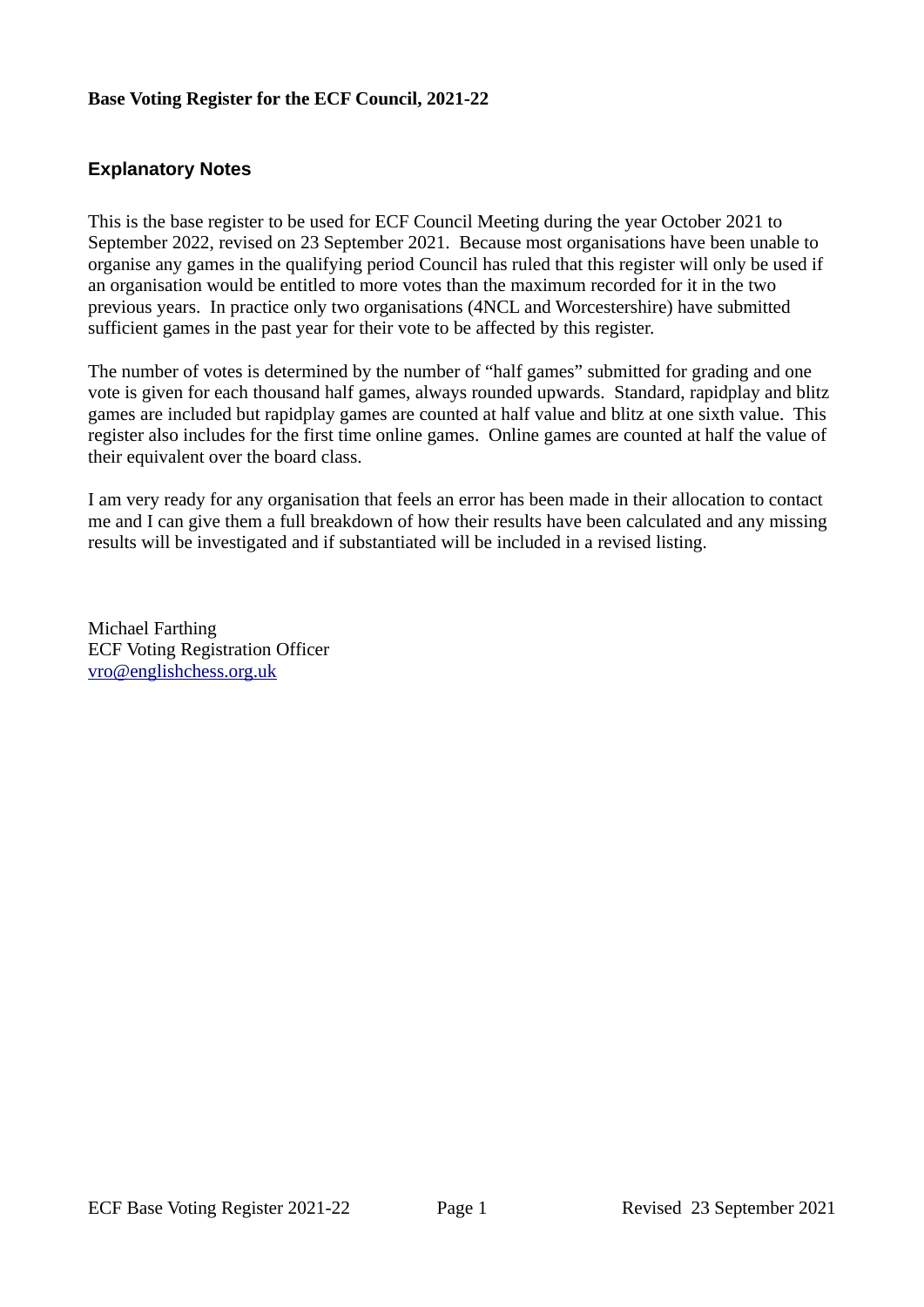# **Article 5(1) Constituent Units**

| <b>Constituent Unit</b>             | <b>Votes</b> | <b>Half Games</b> |
|-------------------------------------|--------------|-------------------|
|                                     |              |                   |
| East Anglian Chess Union            |              | 54                |
| London Chess League                 |              |                   |
| <b>Manchester Chess Federation</b>  |              | 1351              |
| <b>Midland Counties Chess Union</b> |              | 65                |
| Northern Counties Chess Union       |              | 0                 |
| Southern Counties Chess Union       |              | 155               |
| West of England Chess Union         |              |                   |

# **Article 5(2) County Associations**

| <b>County</b>            | <b>Votes</b>            | <b>Half Games</b> |
|--------------------------|-------------------------|-------------------|
| Bedfordshire             | 1                       | 0                 |
| <b>Berkshire</b>         | $\mathbf 1$             | 0                 |
| Buckinghamshire          | $\overline{1}$          | $\mathsf 0$       |
| Cambridgeshire           | $\mathbf 1$             | $\pmb{0}$         |
| Cheshire & North Wales   | 1                       | $\mathbf 0$       |
| Cleveland                | $\overline{1}$          | $\mathbf 0$       |
| Cornwall                 | $\overline{c}$          | 1517              |
| Cumbria                  | $\mathbf 1$             | 41                |
| Derbyshire               | 1                       | $\mathbf 0$       |
| Devon                    | $\overline{1}$          | $\pmb{0}$         |
| Dorset                   | 1                       | 0                 |
| Durham                   | $\overline{1}$          | $\mathbf 0$       |
| <b>Essex</b>             | $\overline{c}$          | 1392              |
| Gloucestershire          | $\overline{1}$          | 0                 |
| Hampshire                | $\overline{1}$          | $\pmb{0}$         |
| Herefordshire            | $\overline{1}$          | $\mathbf 0$       |
| Hertfordshire            | 1                       | $\mathsf 0$       |
| Kent                     | $\mathbf 1$             | $\mathbf 0$       |
| Lancashire               | $\overline{1}$          | $\mathbf 0$       |
| Leicestershire & Rutland | $\mathbf 1$             | $\mathsf 0$       |
| Lincolnshire             | $\overline{1}$          | $\mathsf 0$       |
| Merseyside               | $\overline{1}$          | $\mathbf 0$       |
| Middlesex                | 1                       | $\mathbf 0$       |
| Norfolk                  | 1                       | $\mathbf 0$       |
| Northamptonshire         | $\overline{1}$          | $\mathbf 0$       |
| Northumberland           | $\overline{1}$          | 105               |
| Nottinghamshire          | $\overline{1}$          | $\mathbf 0$       |
| Oxfordshire              | $\mathbf 1$             | 246               |
| Shropshire               | $\mathbf{1}$            | 467               |
| Somerset                 | $\overline{1}$          | 0                 |
| Staffordshire            | $\overline{1}$          | 0                 |
| Suffolk                  | $\mathbf 1$             | $\mathbf 0$       |
| Surrey                   | 1                       | 114               |
| <b>Sussex</b>            | $\overline{1}$          | 54                |
| Warwickshire             | $\overline{1}$          | $\pmb{0}$         |
| Wiltshire                | $\mathbf 1$             | $\mathbf 0$       |
| Worcestershire           | $\overline{\mathbf{c}}$ | 1753              |
| Yorkshire                | $\overline{1}$          | $\mathbf 0$       |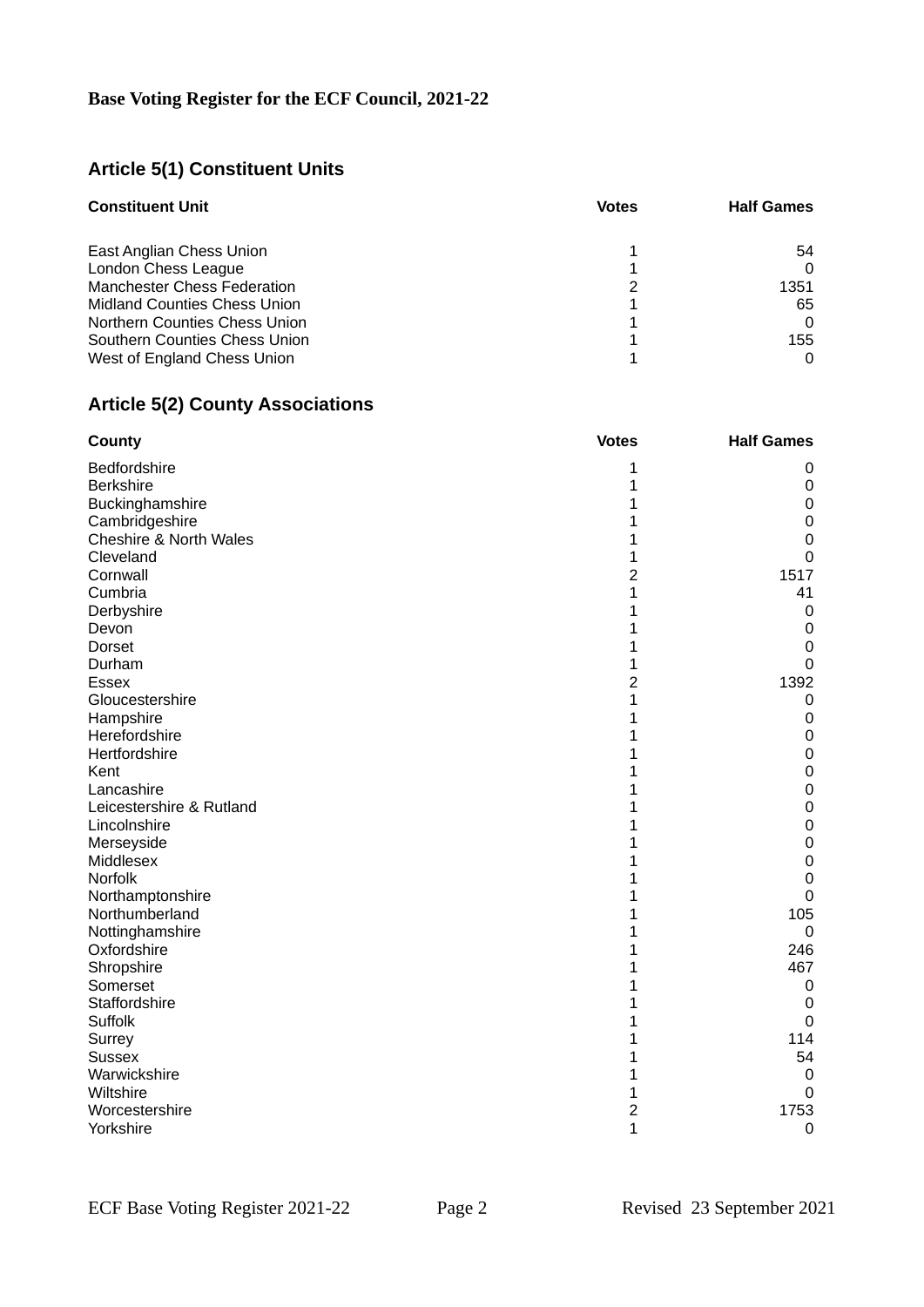### **Article 5(3) Chess Leagues**

| League                                | <b>Votes</b> | <b>Half Games</b>   |
|---------------------------------------|--------------|---------------------|
| 4NCL                                  | 20           | 19562               |
| Birmingham & District League          | 1            | 0                   |
| Blackpool & Fylde League              | $\mathbf{1}$ | 28                  |
| Bolton & District Chess League        | 1            | 0                   |
| Bournemouth & District League         | $\mathbf{1}$ | 0                   |
| <b>Bradford &amp; District League</b> | 1            | 0                   |
| <b>Briant Poulter Chess League</b>    | 1            | 395                 |
| <b>Bristol &amp; District League</b>  | $\mathbf{1}$ | 0                   |
| Bronowski Trophy                      | 1            | 0                   |
| Bury & Rochdale League                | $\mathbf{1}$ | 0                   |
| Cannock & District League             | $\mathbf{1}$ | $\pmb{0}$           |
| Central Lancashire League             | $\mathbf{1}$ | $\pmb{0}$           |
| Central London League                 | 1            | $\pmb{0}$           |
| <b>Chess 2020</b>                     | 1            | $\pmb{0}$           |
| <b>Chester &amp; District League</b>  | $\mathbf{1}$ | $\pmb{0}$           |
| Chiltern League                       | $\mathbf{1}$ | $\pmb{0}$           |
| <b>City Chess Association</b>         | $\mathbf{1}$ | $\mathsf{O}\xspace$ |
| Coventry & District League            | 1            | $\mathsf{O}\xspace$ |
| Croydon & District League             | 1            | 0                   |
| Darlington & District League          | $\mathbf{1}$ | $\pmb{0}$           |
| Dudley & District League              | $\mathbf{1}$ | 0                   |
| Exeter & District League              | 1            | 0                   |
| Hertford & District League            | $\mathbf{1}$ | $\mathbf 0$         |
| Hillingdon & District League          | 1            | 409                 |
| Hull & District Chess Association     | 3            | 2945                |
| Lancaster & Morecambe League          | $\mathbf{1}$ | 0                   |
| Leamington & District League          | $\mathbf{1}$ | 0                   |
| Leeds League                          | 1            | 0                   |
| London Public Service Chess League    | $\mathbf{1}$ | $\pmb{0}$           |
| Mid-Sussex League                     | $\mathbf{1}$ | $\pmb{0}$           |
| North Circular Chess League           | 1            | 0                   |
| North East League                     | 1            | 666                 |
| North Essex League                    | $\mathbf{1}$ | 0                   |
| North Gloucestershire Chess League    | 1            | 0                   |
| North Staffordshire League            | 1            | 0                   |
| Portsmouth & District League          | 1            | 0                   |
| South East Lancashire League          | 1            | 0                   |
| South Tynedale League                 | 1            | 0                   |
| Southampton League                    | 1            | 0                   |
| Southend & District League            | 1            | 0                   |
| <b>Stockport Chess League</b>         | 1            | 0                   |
| <b>Stockport Rapidplay League</b>     | 1            | 0                   |
| <b>Surrey Border League</b>           | 1            | 0                   |
| Thames Valley League                  | 1            | 736                 |
| Thanet & East Kent Chess League       | 1            | 288                 |
| <b>Torbay League</b>                  | 1            | 0                   |
| Warrington & District Chess League    | 1            | 0                   |
| <b>Wirral Chess League</b>            | 1            | 0                   |
| Wolverhampton & District Chess League | 1            | 0                   |
| Worcester & District League           | 1            | 0                   |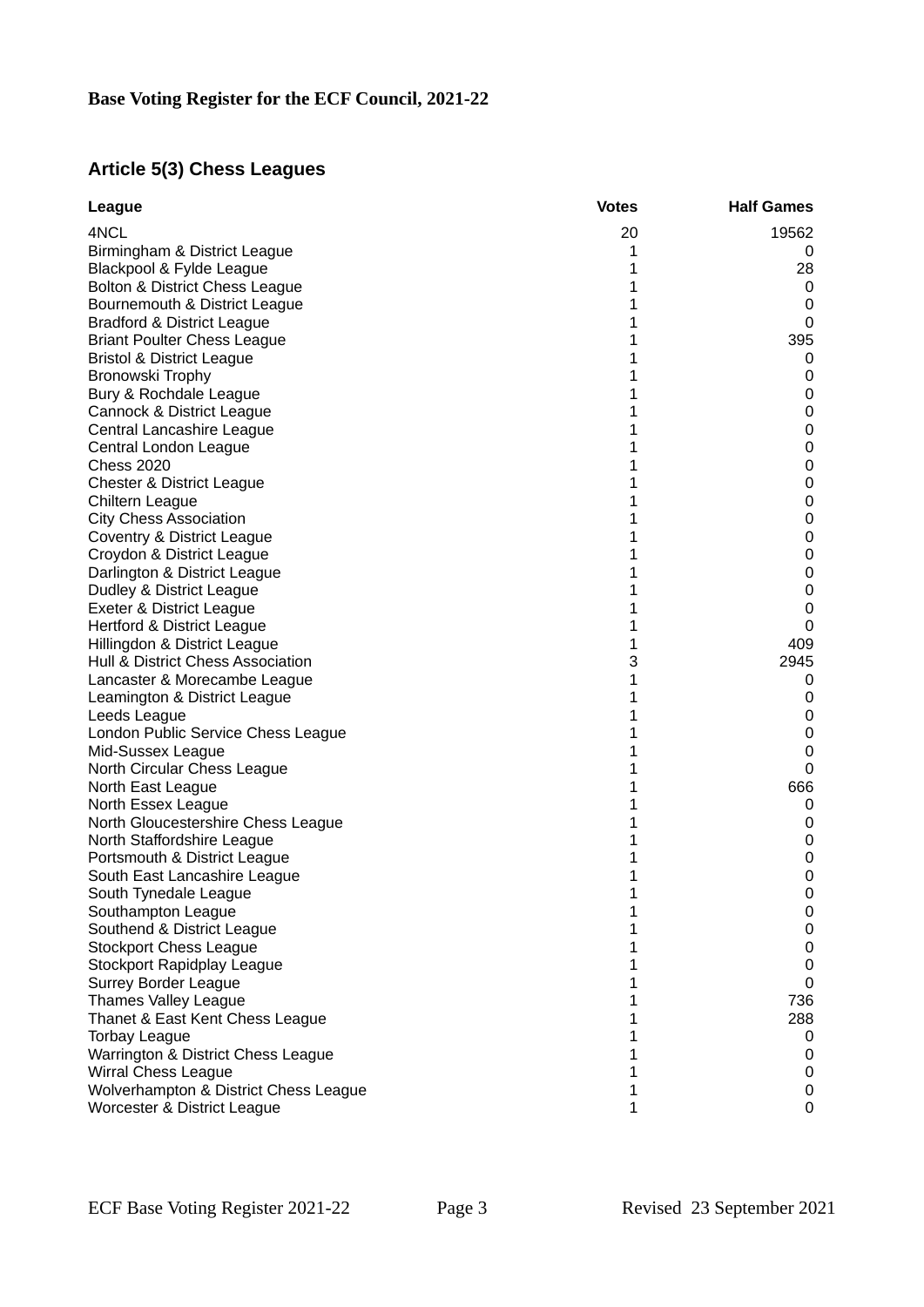# **Article 5(4) Chess Congresses**

| <b>Congress</b>                         | <b>Votes</b> | <b>Half Games</b>   |
|-----------------------------------------|--------------|---------------------|
| <b>Barnet Knights</b>                   | 1            | 0                   |
| Berks & Bucks Congress                  | 1            | 0                   |
| <b>Blackpool Chess Conference</b>       | 1            | $\mathsf 0$         |
| <b>Bolton Easter Congress</b>           | 1            | $\mathsf 0$         |
| <b>British Rapidplay</b>                | 1            | $\pmb{0}$           |
| <b>Bury St Edmunds Congress</b>         | 1            | $\pmb{0}$           |
| Caplin Hastings International Congress  | 1            | 33                  |
| <b>Castle Chess</b>                     | 1            | 0                   |
| Central London Chess Congress           | $\mathbf{1}$ | 0                   |
| <b>Chess Coaching Services</b>          | $\mathbf{1}$ | 0                   |
| <b>Chess in Schools and Communities</b> | 1            | 0                   |
| Coulsdon Chess Fellowship               | $\mathbf{1}$ | 706                 |
| Crowborough Congress                    | 1            | 0                   |
| Delancey UK Schools Chess Challenge     | 1            | 0                   |
| <b>Doncaster Congress</b>               | 1            | 0                   |
| East Devon Chess Congress               | 1            | $\mathsf 0$         |
| Frodsham Congress                       | 1            | $\pmb{0}$           |
| Frome                                   | 1            | $\pmb{0}$           |
| <b>Gibraltar Masters</b>                | $\mathbf{1}$ | $\mathbf 0$         |
| <b>Golders Green</b>                    | 1            | 291                 |
| <b>Hampstead Congress</b>               | 1            | 812                 |
| <b>Heywood Congress</b>                 | 1            | 0                   |
| Kent Junior Chess Association           | 1            | 0                   |
| Kidlington Chess Tournment              | 1            | 0                   |
| King's Place Chess Festival             | 1            | $\pmb{0}$           |
| Leek Congress                           | 1            | 0                   |
| Leyland Congress                        | 1            | $\mathsf{O}\xspace$ |
| London Junior Chess Championships       | $\mathbf{1}$ | 0                   |
| Maidenhead Juniors                      | 1            | $\pmb{0}$           |
| National Chess Junior Squad             | $\mathbf{1}$ | $\mathbf 0$         |
| Northumbria Chess Masters               | $\mathbf{1}$ | 0                   |
| Northumbria Junior Chess Association    | 1            | 0                   |
| Pimlico Summer Tournament               | 1            | 0                   |
| <b>Preston Chess Congress</b>           | 1            | 0                   |
| <b>Ribble Congresses</b>                | 1            | 25                  |
| Richmond Junior CC                      | 1            | 0                   |
| Scarborough Congress                    | 1            | 0                   |
| South Lakes Congress                    | 1            | 0                   |
| Southend Easter Congress                | 1            | 0                   |
| <b>St Albans Congress</b>               | 1            | 0                   |
| Stockport Rapidplay                     | 1            | 0                   |
| <b>Surrey Congress</b>                  | 1            | $\mathsf{O}\xspace$ |
| <b>Teignmouth Rapidplay</b>             | 1            | 0                   |
| <b>Wiltshire Junior Chess</b>           | 1            | 0                   |
| Witney Rapidplay                        | 1            | 97                  |
| Witney Weekend Congress                 | 1            | 371                 |